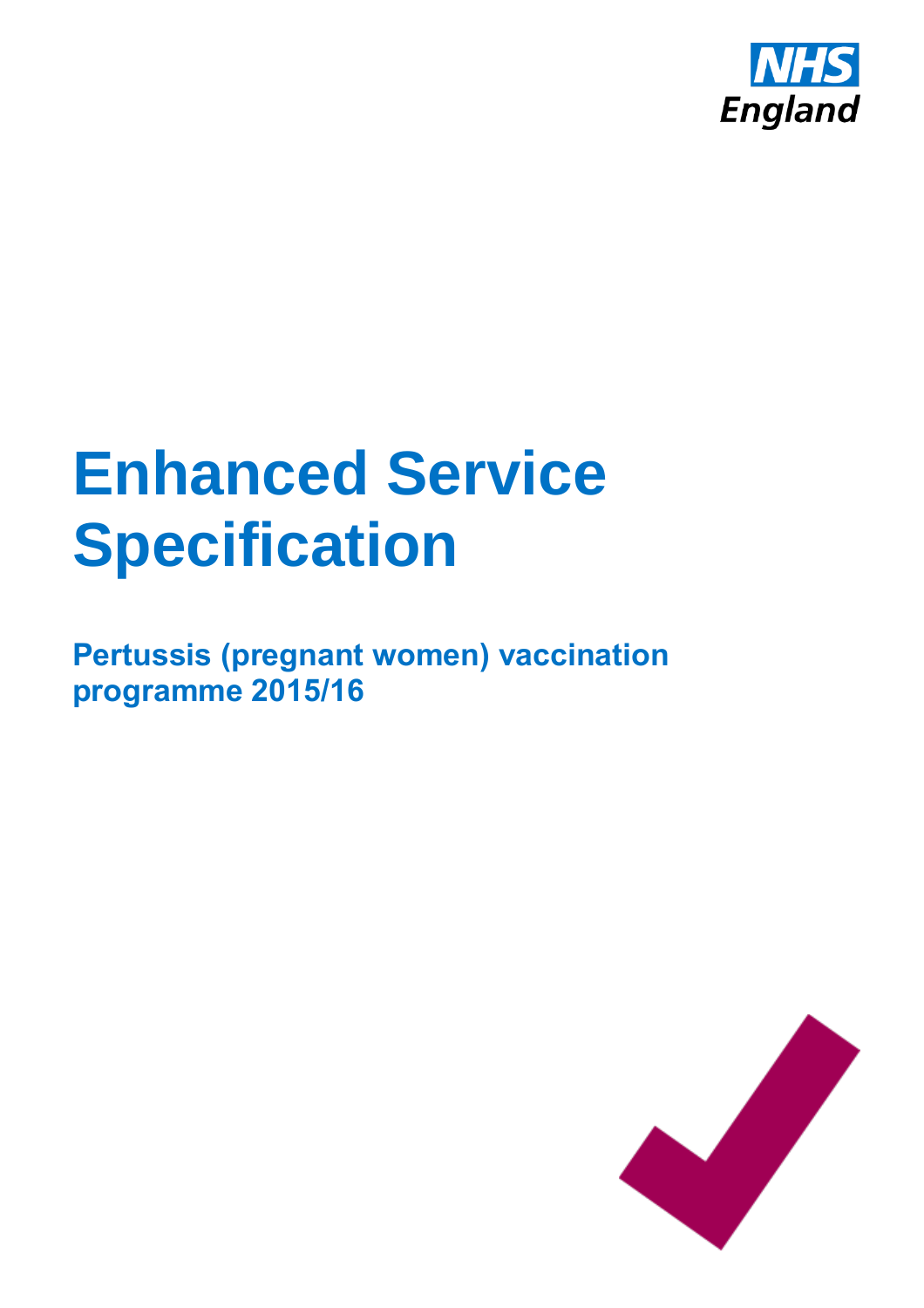#### **NHS England INFORMATION READER BOX**

| <b>Directorate</b> |                                 |                               |
|--------------------|---------------------------------|-------------------------------|
| Medical            | <b>Commissioning Operations</b> | Patients and Information      |
| Nursing            | Trans. & Corp. Ops.             | <b>Commissioning Strategy</b> |
| l Finance          |                                 |                               |
|                    |                                 |                               |

| <b>Publications Gateway Reference:</b>            | 03259                                                                                                                                                                                                                                                                                                                                                                                                                                                                                                                                                                                                                                                           |
|---------------------------------------------------|-----------------------------------------------------------------------------------------------------------------------------------------------------------------------------------------------------------------------------------------------------------------------------------------------------------------------------------------------------------------------------------------------------------------------------------------------------------------------------------------------------------------------------------------------------------------------------------------------------------------------------------------------------------------|
| <b>Document Purpose</b>                           | Guidance                                                                                                                                                                                                                                                                                                                                                                                                                                                                                                                                                                                                                                                        |
| <b>Document Name</b>                              | Enhanced Service Specification: Pertussis (pregnant women)<br>vaccination programme 2015/16                                                                                                                                                                                                                                                                                                                                                                                                                                                                                                                                                                     |
| Author                                            | NHS England                                                                                                                                                                                                                                                                                                                                                                                                                                                                                                                                                                                                                                                     |
| <b>Publication Date</b>                           | 23 March 2015                                                                                                                                                                                                                                                                                                                                                                                                                                                                                                                                                                                                                                                   |
| <b>Target Audience</b>                            | NHS England Regional Directors, NHS England Directors of<br><b>Commissioning Operations, GPs</b>                                                                                                                                                                                                                                                                                                                                                                                                                                                                                                                                                                |
| <b>Additional Circulation</b><br>List             |                                                                                                                                                                                                                                                                                                                                                                                                                                                                                                                                                                                                                                                                 |
| <b>Description</b>                                | All GMS practices are expected to provide essential and those<br>additional services they are contracted to provide to all their patients.<br>This Enhanced Service (ES) specification outlines more specialised<br>services to be provided. The specification of this service is designed to<br>cover the enhanced aspects of clinical care, all of which are beyond the<br>scope of essential services. No part of the specification by commission,<br>omission or implication defines or redefines essential or additional<br>services.<br>This Enhanced Service is directed at GP practices delivering<br>vaccination and immunisation services in England. |
| <b>Cross Reference</b>                            |                                                                                                                                                                                                                                                                                                                                                                                                                                                                                                                                                                                                                                                                 |
| <b>Superseded Docs</b><br>(if applicable)         | Pertussis (pregnant women) enhanced service specification published 9<br>March 2015 - amendement to cost per dose.                                                                                                                                                                                                                                                                                                                                                                                                                                                                                                                                              |
| <b>Action Required</b>                            | Regions, clinical commissioning groups (CCGs) and contractors taking<br>part should ensure they have read and understood the document.                                                                                                                                                                                                                                                                                                                                                                                                                                                                                                                          |
| <b>Timing / Deadlines</b><br>(if applicable)      |                                                                                                                                                                                                                                                                                                                                                                                                                                                                                                                                                                                                                                                                 |
| <b>Contact Details for</b><br>further information | Linda Issott<br>Programme Manager, GP Contracts<br><b>Quarry House</b><br>Quarry Hill<br>LS27UE<br>01138251139<br>http://www.england.nhs.uk/commissioning/gp-contract/                                                                                                                                                                                                                                                                                                                                                                                                                                                                                          |
| 11 Ciaius                                         |                                                                                                                                                                                                                                                                                                                                                                                                                                                                                                                                                                                                                                                                 |

#### **Document Status**

This is a controlled document. Whilst this document may be printed, the electronic version posted on the intranet is the controlled copy. Any printed copies of this document are not controlled. As a controlled document, this document should not be saved onto local or network drives but should always be accessed from the intranet. **NB:** The NHS Commissioning Board (NHS CB) was established on 1 October 2012 as an executive non-departmental public body. Since 1 April 2013, the NHS Commissioning Board has used the name NHS England for operational purposes."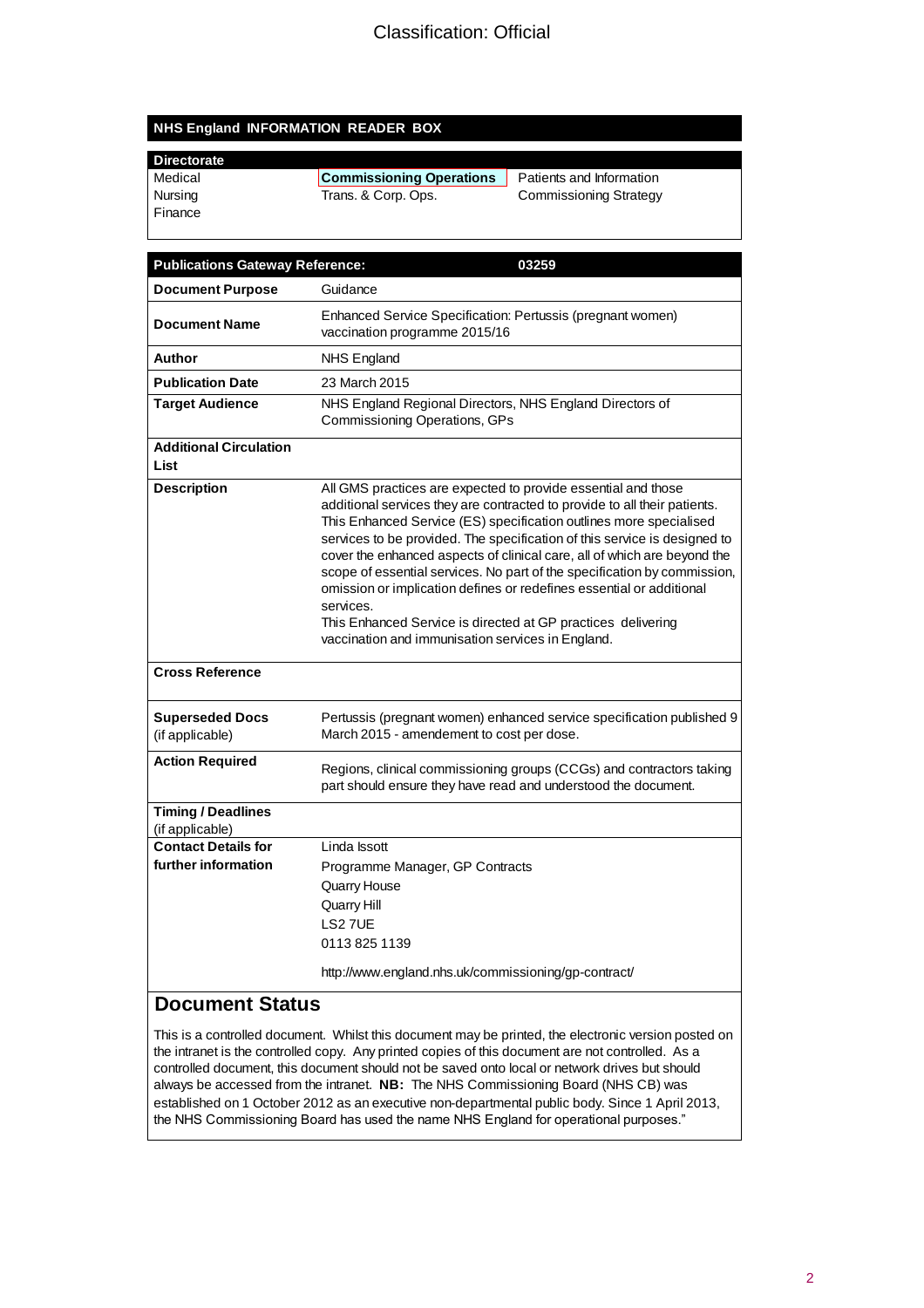### **Enhanced Service Specification**

#### **Pertussis (pregnant women) vaccination programme**

Version number: 2

First published: 23-03-2015

Prepared by: NHS England

Classification: Official

Gateway reference: 03259

#### **Equalities and health inequalities statement**

"Promoting equality and addressing health inequalities are at the heart of NHS England's values. Throughout the development of the policies and processes cited in this document, we have:

- given due regard to the need to eliminate discrimination, harassment and victimisation, to advance equality of opportunity, and to foster good relations between people who share a relevant protected characteristic (as cited under the Equality Act 2010) and those who do not share it;
- given regard to the need to reduce inequalities between patients in access to, and outcomes from, healthcare services and in securing that services are provided in an integrated way where this might reduce health inequalities."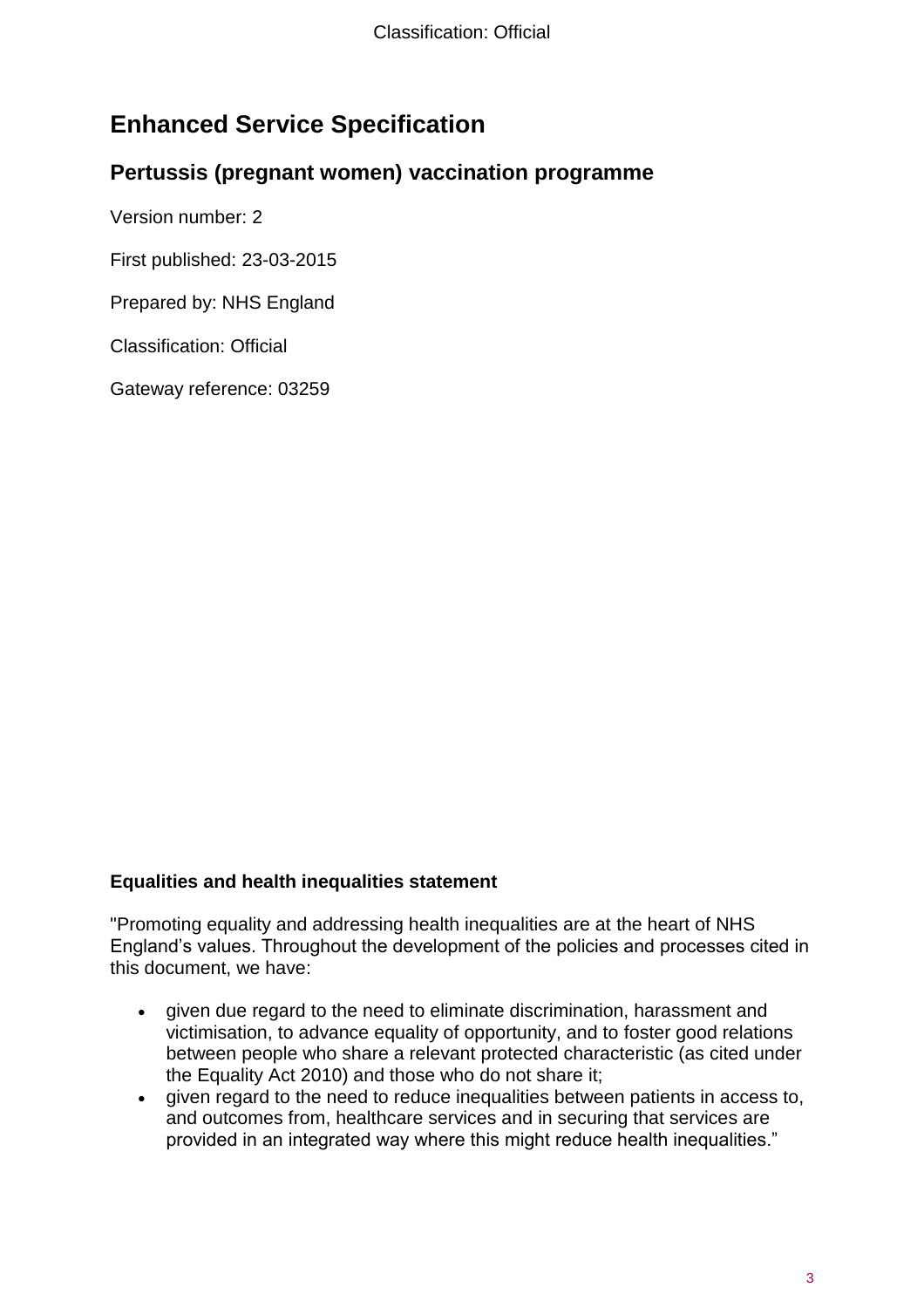# **Contents**

<span id="page-3-0"></span>Annex: Administrative provisions relating to payments.......................... 14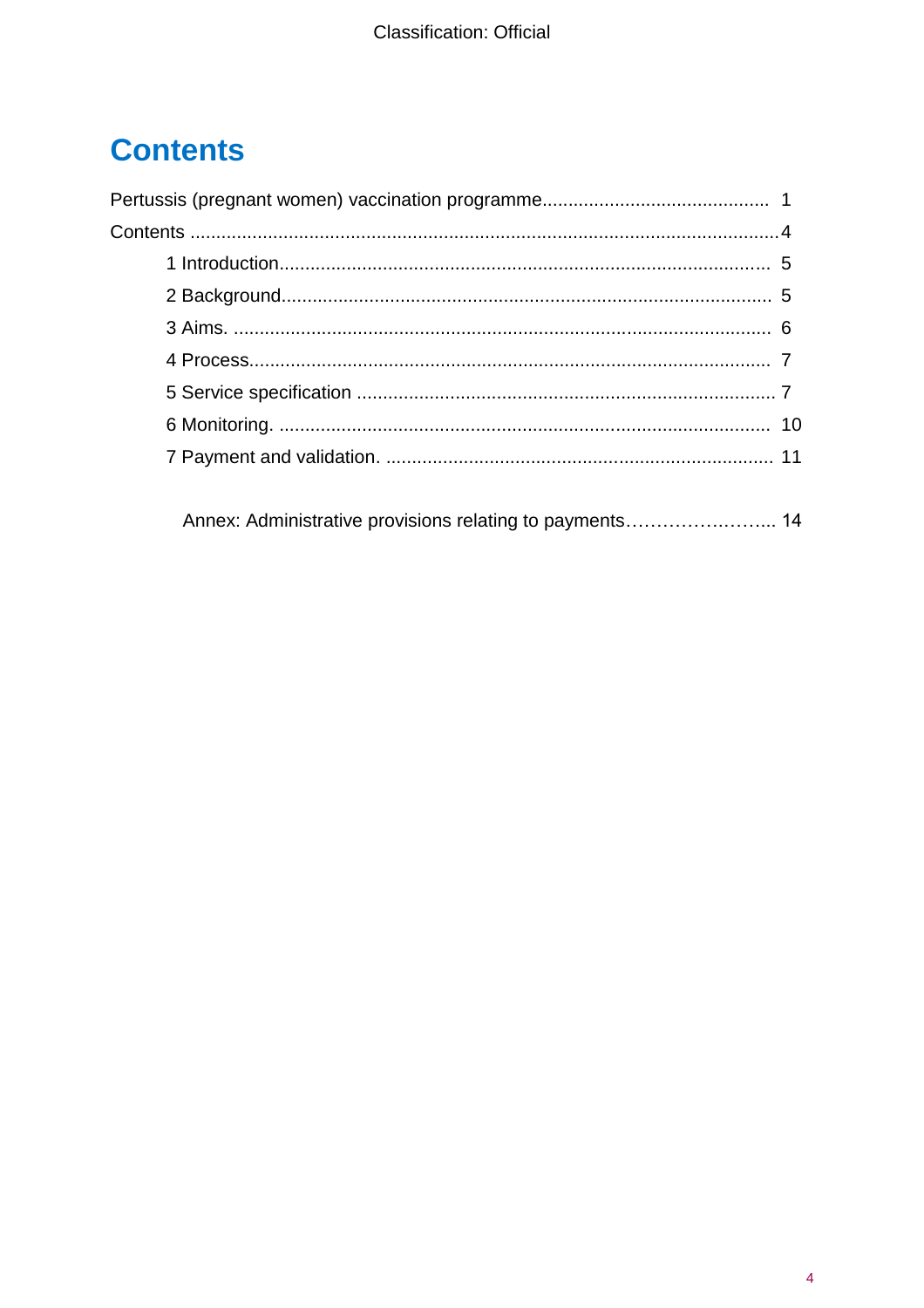## **1 Introduction**

- 1.1 All GMS practices are expected to provide essential and those additional services they are contracted to provide to all their patients. This Enhanced Service (ES) specification outlines more specialised services to be provided. The specification of this service is designed to cover the enhanced aspects of clinical care, all of which are beyond the scope of essential services. No part of the specification by commission, omission or implication defines or redefines essential or additional services.
- 1.2 This ES is directed at GP practices<sup>1</sup> delivering vaccination and immunisation services in England.
- 1.3 This ES is agreed between NHS Employers (on behalf of NHS England<sup>2</sup>) and the General Practitioners Committee (GPC) of the British Medical Association (BMA).

#### <span id="page-4-0"></span>**2 Background**

- 2.1 The pertussis vaccination programme was introduced in October 2012 following a recommendations from the Joint Committee on Vaccination and Immunisation (JCVI) that a temporary programme of pertussis (pregnant women) vaccination be implemented to respond to an ongoing outbreak of infection that led to a number of infant deaths across the country<sup>3</sup>.
- 2.2 Vaccination of pregnant women in the third trimester (ideally between 28 and 32 weeks of pregnancy but can be given up to 38 weeks) offers protection to newborns during the early weeks after birth when the risk of complications from pertussis are greatest.
- 2.3 The recommended vaccine for this programme is Boostrix-IPV® (containing diphtheria, tetanus, acellular pertussis and inactivated polio antigens – dTaP/IPV). Boostrix-IPV® is licensed as a booster from aged four and

 $\overline{a}$  $<sup>1</sup>$  Reference to 'GP practice' in this specification refers to a provider of essential primary medical</sup> services to a registered list of patients under a General Medical Services, Personal Medical Services or Alternative Provider Medical Services contract.<br><sup>2</sup> Fram 1 April 2012 the NHS Commissioning Boo

 $\rm F$  From 1 April 2013 the NHS Commissioning Board (NHS CB) is the body legally responsible for the commissioning of primary care in England. However, the NHS CB operates under the name NHS England, therefore the name NHS England is used throughout this Specification.

DH. Letter to the Service re introduction of temporary vaccination programme. September 2012. [https://www.gov.uk/government/uploads/system/uploads/attachment\\_data/file/212947/CMO-Pertussis-](https://www.gov.uk/government/uploads/system/uploads/attachment_data/file/212947/CMO-Pertussis-27-09-2012-FINAL.pdf)[27-09-2012-FINAL.pdf](https://www.gov.uk/government/uploads/system/uploads/attachment_data/file/212947/CMO-Pertussis-27-09-2012-FINAL.pdf)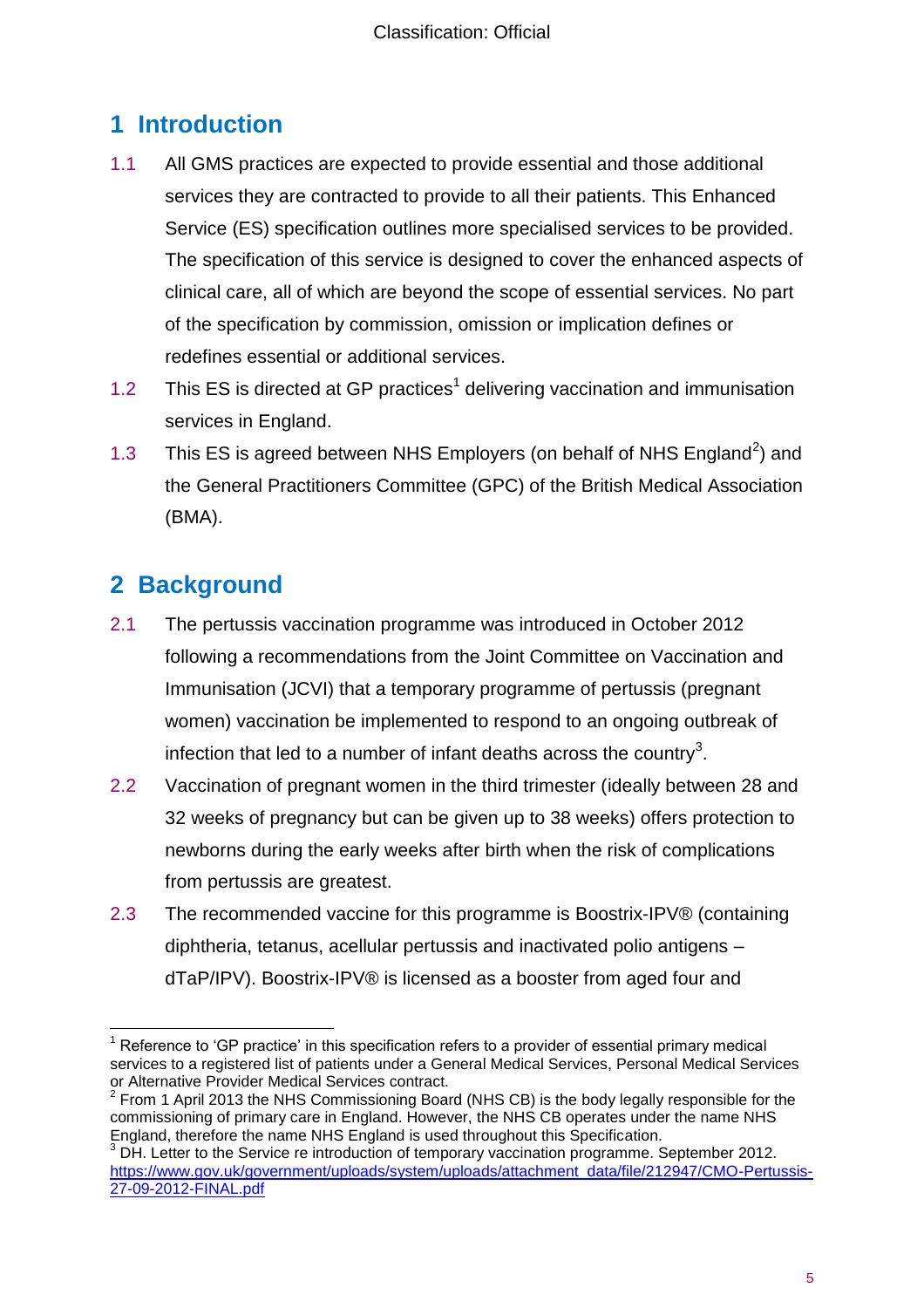contains low dose diphtheria suitable for adults. Vaccine for this programme can be ordered via Immform.

- 2.4 Further information about the immunisation programme can be found in "Vaccination against pertussis (Whooping cough) for pregnant women - Information for healthcare professionals<sup>"4</sup>. Details on background to the programme can be found in the tripartite letter dated 10 May 2013<sup>5</sup>.
- 2.5 Further details on the background, dosage, timings and administration of the vaccination can be found in the Green Book $^6$  and supporting guidance<sup>7</sup>.

#### <span id="page-5-0"></span>**3 Aims**

 $\overline{\phantom{a}}$ 

- 3.1 The aim of this ES is to support commissioners in delivering pertussis vaccination within GP practices, in order to prevent cases of the disease and deaths in infants. Pertussis vaccination will boost immunity in women in late pregnancy so that pertussis antibodies are passed from mother to baby to passively protect infants in the first months of life (before they receive their routine childhood immunisations from aged two months). It is important for all women to be offered the pertussis vaccine during each pregnancy.
- 3.2 Since this temporary ES was introduced in 2012 uptake levels have been similar to that of influenza vaccination in pregnant women. The vaccine has been shown to be both safe in pregnancy**<sup>8</sup>** and 91-92 per cent**<sup>9</sup>**,**<sup>10</sup>** effective in preventing pertussis infection in babies whose mothers were immunised during pregnancy. It is therefore important that all pregnant women are offered

<sup>&</sup>lt;sup>4</sup> Vaccination against pertussis (whooping cough) for pregnant women. [https://www.gov.uk/government/publications/vaccination-against-pertussis-whooping-cough-for](https://www.gov.uk/government/publications/vaccination-against-pertussis-whooping-cough-for-pregnant-women)[pregnant-women](https://www.gov.uk/government/publications/vaccination-against-pertussis-whooping-cough-for-pregnant-women)

 $5$  DH. Letter to the Service re extension of temporary vaccination programme. May 2013. [https://www.gov.uk/government/uploads/system/uploads/attachment\\_data/file/197839/130510\\_Pertus](https://www.gov.uk/government/uploads/system/uploads/attachment_data/file/197839/130510_Pertussis_continuation_letter_FINAL.pdf) [sis\\_continuation\\_letter\\_FINAL.pdf](https://www.gov.uk/government/uploads/system/uploads/attachment_data/file/197839/130510_Pertussis_continuation_letter_FINAL.pdf)

<sup>&</sup>lt;sup>6</sup> DH. Green Book. [https://www.gov.uk/government/collections/immunisation-against-infectious](https://www.gov.uk/government/collections/immunisation-against-infectious-disease-the-green-book)[disease-the-green-book](https://www.gov.uk/government/collections/immunisation-against-infectious-disease-the-green-book)

 $7$  NHS Employers. Vaccination and immunisation programmes 2015/16 guidance and audit requirements. [www.nhsemployers.org/vandi](http://www.nhsemployers.org/vandi)

 $8$  Donegan K, King B, Bryan P. 2014. Safety of pertussis vaccination in pregnant women in UK: observational study, BMJ 2014;349:g4219

<sup>9</sup> Amirthalingam G, Andrews N, Campbell H, Ribeiro S, Kara E, Donegan K, et al. Effectiveness of maternal pertussis vaccination in England: an observational study. The Lancet, Volume 384, Issue 9953. Pages 1521-1528. 25 October 2014.

<sup>&</sup>lt;sup>10</sup> Dabrera G Amirthalingam G, Andrews N, Campbell H, Sonia Ribeiro S, Kara E, Fry N, Ramsay M. A case-control study to estimate the effectiveness of maternal pertussis vaccination in protecting newborn infants in England and Wales. 2012/13. Clinical Infectious Diseases. 19 October 2014.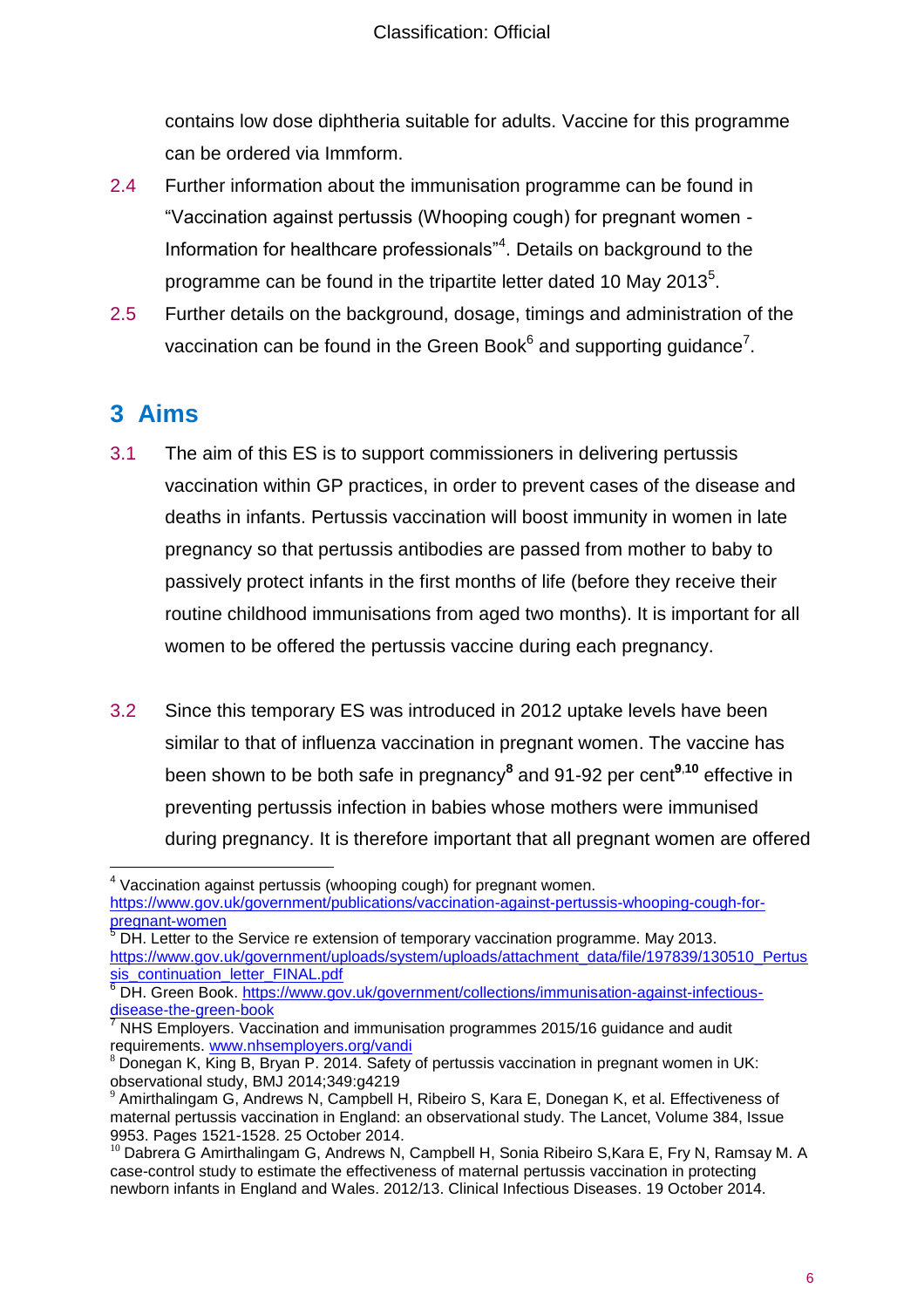the vaccine at the appropriate stage of each pregnancy.

#### <span id="page-6-0"></span>**4 Process**

- 4.1 This ES commences on 1 April 2015 until 31 March 2016.
- 4.2 Commissioners will seek to invite GP practices to participate in this ES before 30 June 2015. Practices who participate in this ES should respond to the commissioners offer within 42 days. The agreement should be recorded in writing with their commissioner no later than 31 July 2015.
- 4.3 Participating practices are also required to sign up to CQRS and GPES<sup>11</sup>. Commissioners will record GP practices' participation on the Calculating Quality Reporting Service (CQRS) by 31 July 2015.

#### <span id="page-6-1"></span>**5 Service specification**

- 5.1 The requirements for GP practices participating in the ES are as follows in this section.
- 5.2 **Offer and (where accepted) provide pertussis vaccination** to all eligible patients registered at the GP practice; unless contra-indicated.
	- a. Eligible patients are those who:
		- i. are registered patients,
		- ii. pregnant women who reach, or were already at the 28th week of their pregnancy at the time of vaccination.

The contractor is expected to offer vaccination before week 38 of pregnancy. The optimal time is in the period weeks 28 to 32 inclusive to maximise transplacental transfer of antibodies to the unborn child. Pregnant women who miss vaccination and are beyond week 38 of pregnancy should be offered immunisation up to the onset of labour so that some direct protection may still be provided to the infant.

b. Immunisation is contra-indicated where the patient has previously had a confirmed anaphylactic reaction to a previous dose of the vaccine, or to any component of the vaccine.

l  $11$  Further guidance relating to CQRS and GPES will be provided by HSCIC when services are updated.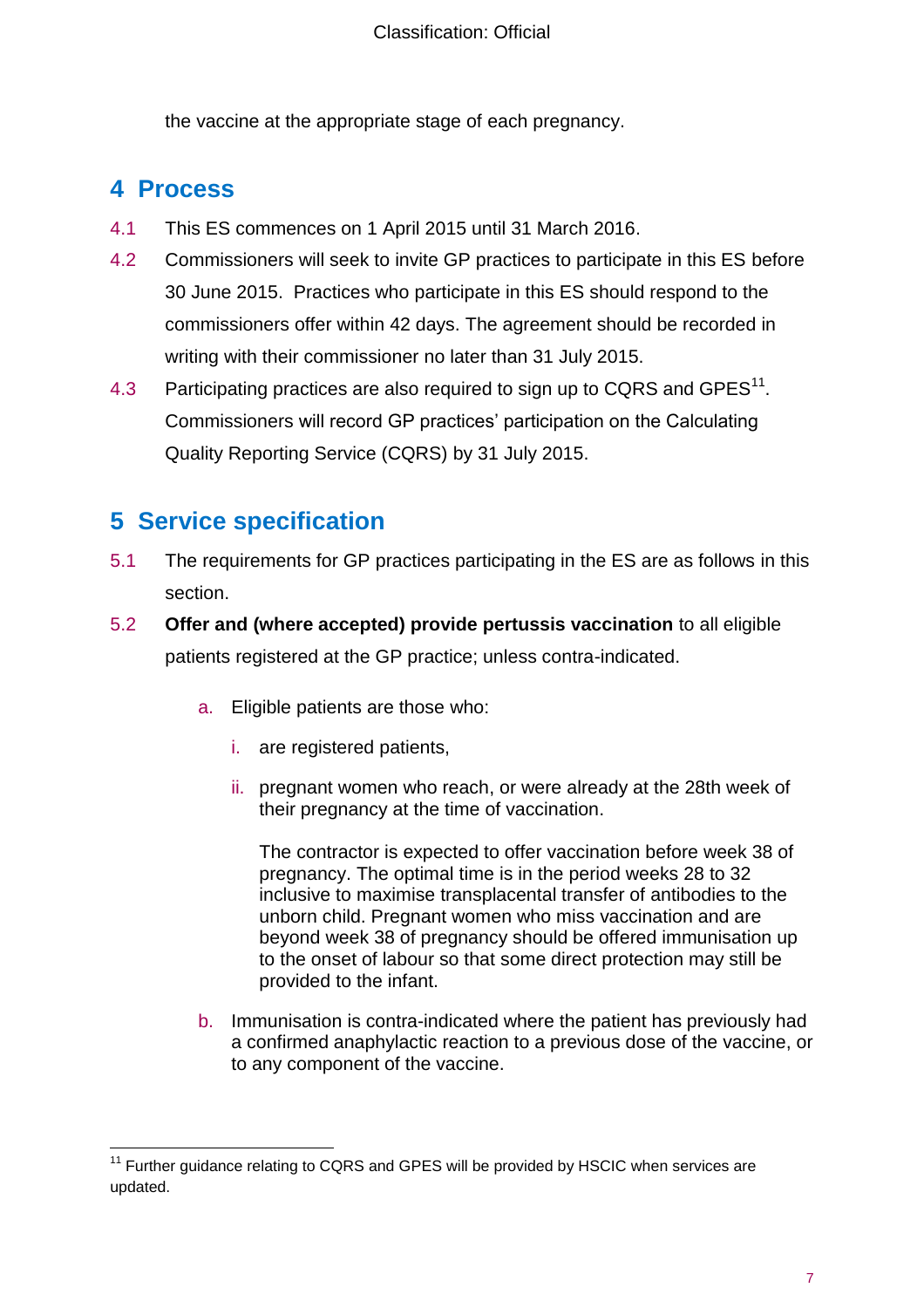- a. Vaccination must be delivered during the period of this ES, namely between 1 April 2015 and 31 March 2016.
- b. Vaccination must be with the appropriate vaccine and dosage: practices should ensure that the correct dosage is administered as clinically appropriate.
- 5.3 **Contractors may also offer vaccination to new mothers (up to two months after the birth of the baby) who missed the opportunity to be vaccinated** during pregnancy to reduce the risk of the mother contracting pertussis in the post-partum period and therefore prevent her from infecting her infant.
- 5.4 **Produce and maintain a satisfactory register of all eligible pregnant women on the contractor's registered list during each financial year of the programme.** Simple registers of pregnant women are all that is required, although these will need to be updated regularly to capture the target population and record the estimated due date (EDD) so it is known when they are eligible for vaccination.
- 5.5 **GP practices will need to decide on the best mechanisms to contact all eligible pregnant women on the contractor's register to maximise uptake.**  They will particularly need to consider how to contact women who are solely in the care of a midwife or hospital consultant.
- 5.6 **Liaise with and inform all eligible pregnant women of the benefits of being immunised and making full use of all publicity and information materials available for national/local campaigns.** Health professionals should ensure that appropriate information and advice about the pertussis vaccine is given to each pregnant woman who attends an immunisation session and be given reasonable opportunity to discuss any concerns before being immunised.
- 5.7 **Take all reasonable steps to ensure that the medical records of patients receiving the pertussis immunisation are kept up-to-date with regard to the immunisation status** and in particular, include:
	- a. any refusal of an offer of immunisation.
	- b. where an offer of immunisation was accepted and: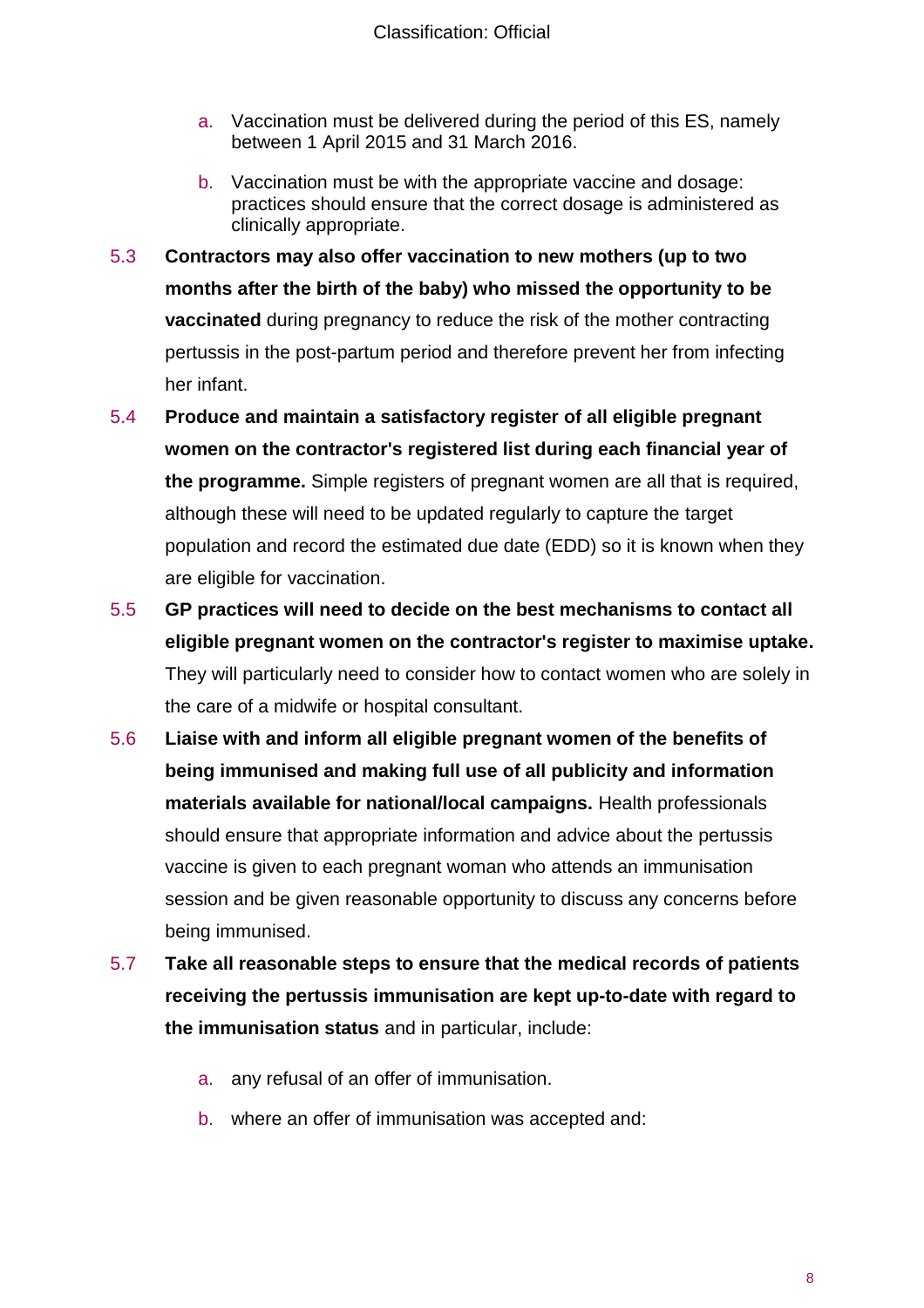- i. details of the consent to the immunisation (including persons that have consented on the patient's behalf and that person's relationship to the patient must also be recorded),
- ii. the batch number, expiry date and title of the vaccine,
- iii. the date of administration,
- iv. where two vaccines are administered in close succession the route of administration and the injection site of each vaccine,
- v. any contra-indication to the vaccination or immunisation,
- vi. any adverse reactions to the vaccination or immunisation.

#### 5.8 **Ensure that all healthcare professionals who are involved in administering the vaccine have:**

- a. referred to the clinical guidance available.
- b. the necessary experience, skills and training, including training with regard to the recognition and initial treatment of anaphylaxis.
- 5.9 **Ensure that all vaccine ordering is conducted in line with national guidance,** including adherence to any limits on stocks to be held at any one time. The vaccine recommended for this programme is Boostrix-IPV®.
- 5.10 **Ensure that all vaccines are stored in accordance with the manufacturer's instructions** and that all refrigerators in which vaccines are stored have a maximum/minimum thermometer and that the readings are taken and recorded from that thermometer on all working days.
- 5.11 **Services will be accessible, appropriate and sensitive to the needs of all service users.** No eligible patient shall be excluded or experience particular difficulty in accessing and effectively using this ES due to their race, gender, disability, sexual orientation, religion and/or age.
- 5.12 **Monitoring of vaccine uptake is via a fully automated bulk data transfer to the Immform website**<sup>12</sup> . GP practices should take reasonable steps to ensure that the patient records of all pregnant women in their practice have the following fields completed to ensure that the relevant records are included in the collection:

l  $12$  PHE. Pre-natal pertussis vaccine uptake surveys. 2014. [https://www.gov.uk/government/uploads/system/uploads/attachment\\_data/file/347085/2902749\\_PHE\\_](https://www.gov.uk/government/uploads/system/uploads/attachment_data/file/347085/2902749_PHE_PertussisVaccination_acc.pdf) [PertussisVaccination\\_acc.pdf](https://www.gov.uk/government/uploads/system/uploads/attachment_data/file/347085/2902749_PHE_PertussisVaccination_acc.pdf)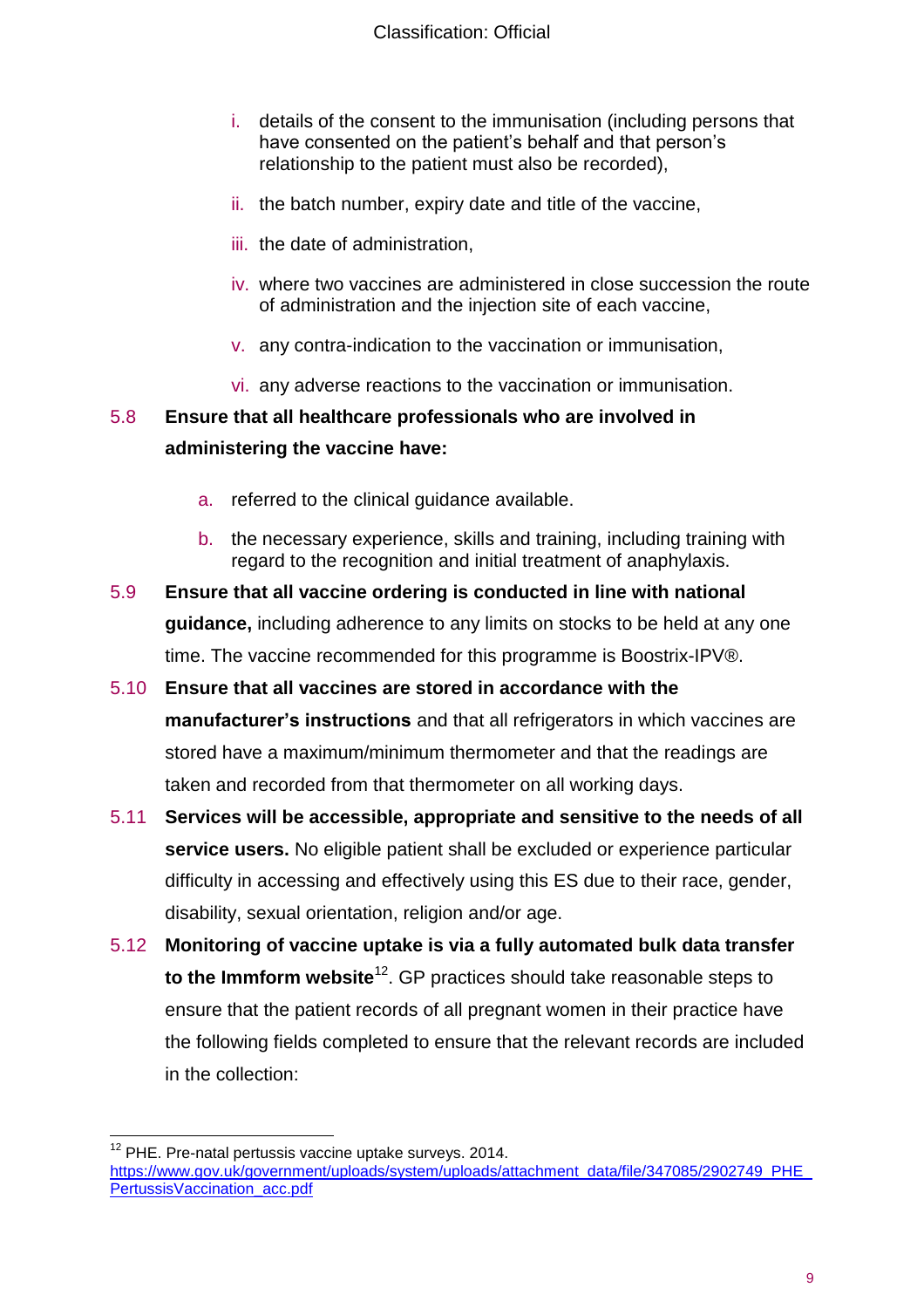- a. the date of delivery;
- b. date of receipt of a pertussis-containing vaccine at or after week 28 of pregnancy, regardless of the setting where the vaccine was administered; and
- c. where relevant, any record of a premature delivery occurring at less than 28 weeks gestational age.
- 5.13 **Practices who agree to participate in this ES will be required to indicate acceptance on CQRS** to enable CQRS to calculate the monthly payment achievement data via manually entered data.
- 5.14 **Practices will be required to input data manually into CQRS until GPES is available.** The Read codes which must be used to record activity are available in the document "Technical requirements for 2015/16 GMS contract changes"<sup>13</sup>.
- 5.15 **Where the patient has indicated they wish to receive the vaccination but is physically unable to attend the practice** (for example is housebound) the practice must make all reasonable effort to ensure the patient is vaccinated.

#### <span id="page-9-0"></span>**6 Monitoring**

- 6.1 Commissioners will monitor services and calculate payments under this ES using CQRS, wherever possible. GPES will provide information, using the defined Read2 and CTV3 codes, on the number of patients on the practices registered list, who are pregnant women who reach, or were already at the 28th week of their pregnancy at the time of vaccination and who are recorded as being vaccinated against influenza during the period 1 April 2015 to 31 March 2016.
- 6.2 Practices will be required to manually input data into CQRS, until such time as  $GPES<sup>14</sup>$  is available to conduct electronic data collections. The data input will be in relation to the payment count only, with zeros being entered in the interim for the management information counts. For information on how to manually enter data into CQRS, see the HSCIC website<sup>15</sup>.

l  $13$  NHS Employers. Technical requirements for 2014/15 GMS contract changes. [www.nhsemployers.org/gms2014/15](http://www.nhsemployers.org/gms2014/15)

 $14$  Details as to when GPES becomes available to support this service will be communicated via the HSCIC.

<sup>&</sup>lt;sup>15</sup> HSCIC. http://systems.hscic.gov.uk/cgrs/participation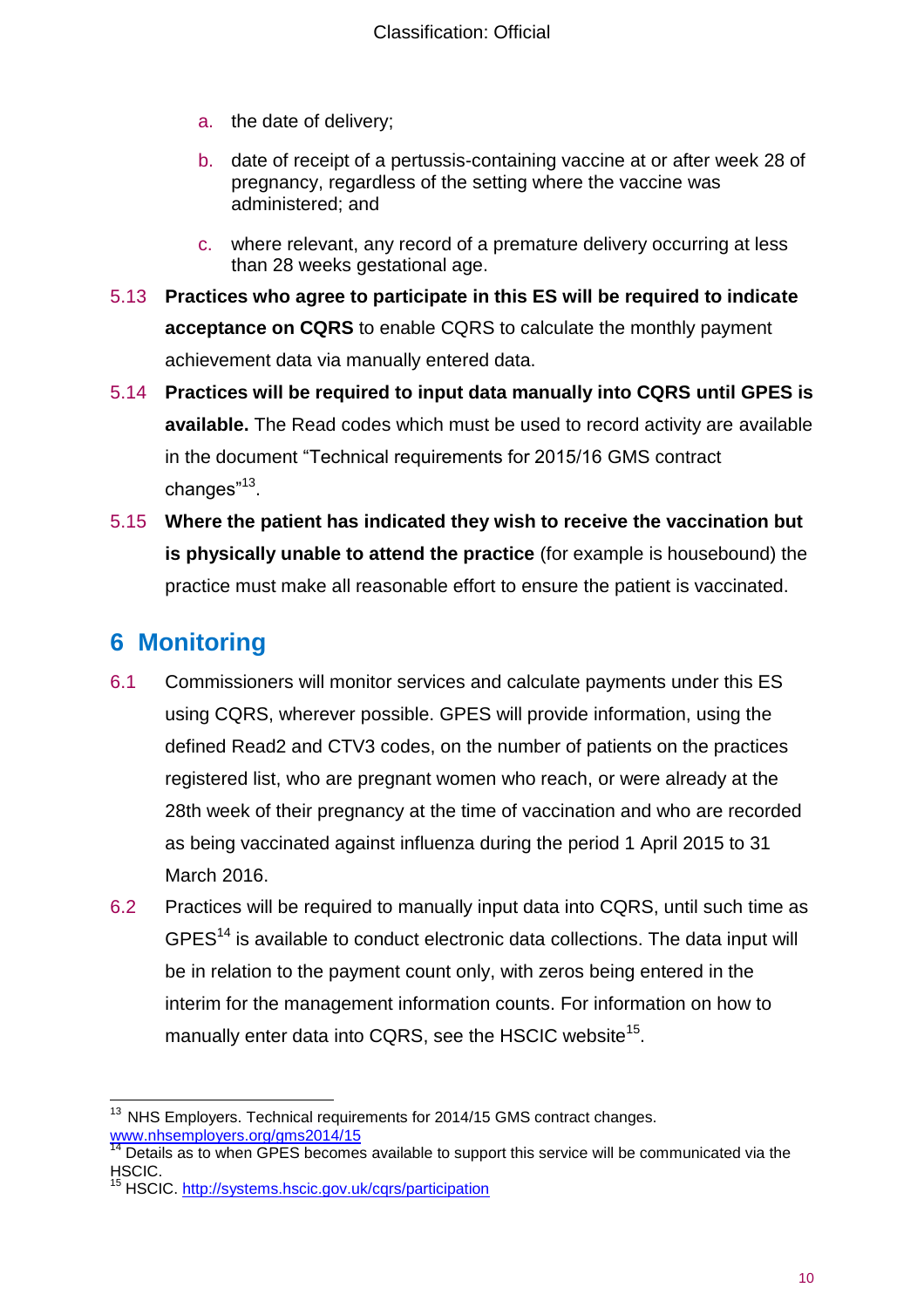- 6.3 When GPES is available, each GPES data collection will capture data for all counts and report on activities from the start of the reporting period e.g. 1 April 2015 to the end of the relevant reporting month. The reporting month will be the month prior to the month in which the collection is run e.g. if the collection month is October, the reporting month will be September.
- 6.4 When collections commence, GPES will provide to CQRS the monthly counts.
- 6.5 The 'Technical Requirements document' contains the payment counts, management information counts and Read2 and CTV3 codes<sup>16</sup> which are required for this service. The Read2 and CTV3 codes will be used as the basis for the GPES data collection, which will allow CQRS to calculate payment and support the management information collections, when available. Practices should use the relevant Read2 or CTV3 codes or re-code if necessary, only those included in this document and the supporting Business Rules will be acceptable to allow CQRS to calculate achievement and payment and for commissioners to audit payment and service delivery. Practices will therefore need to ensure that they use the relevant codes from the commencement of this service and re-code patients where necessary.
- 6.6 Supporting Business Rules will be published on the HSCIC website. Commissioners and practices should refer to these for the most up to date information on management information counts, Read2 and CTV3 codes.

#### <span id="page-10-0"></span>**7 Payment and validation**

l

7.1 Claims for payments for this programme should be made monthly, after the final completing dose has been administered. Where claims are entered manually, this should be within 12 days of the end of the month when the completing dose was administered. Where there is an automated data collection, there is a five day period following the month end to allow practices to record the previous month's activity before the collection occurs. Activity recorded after the collection period is closed (five days), will not be collected and recorded on CQRS. Practices must ensure all activity is recorded by the cut-off date to ensure payment.

 $16$  Please note that the code descriptions in clinical systems may not exactly match the guidance text.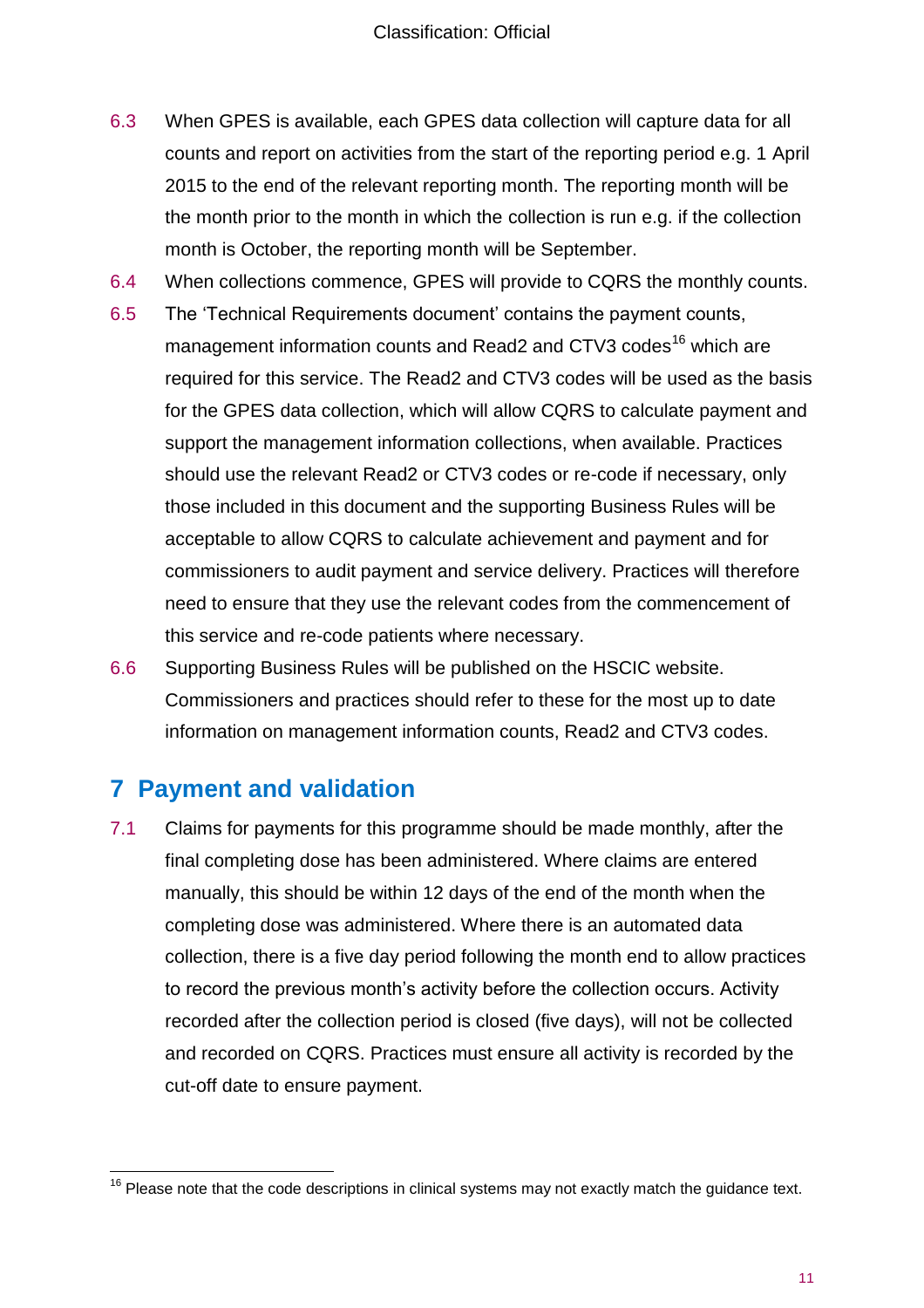- 7.2 Payment will be made by the last day of the month following the month in which the practice validates and commissioners approve the payment.
- 7.3 Payments will commence provided that the GP practice has manually entered achievement, or GPES<sup>17</sup> has collected the data, the first payment processed will include payment for the same period.
- 7.4 Practices who wish to participate in this ES will be required to sign up to CQRS no later than 31 July 2015.
- 7.5 Payment is available to participating GP practices under this ES as an item of service payment of £7.67 per dose to eligible patients in accordance with the 'Service specification section' and provisions within this ES specification.
- 7.6 GP practices will only be eligible for payment for this ES in circumstances where all of the following requirements have been met:
	- a. The GP practice is contracted to provide vaccine and immunisations as part of additional services.
	- b. All patients in respect of whom payments are being claimed were on the GP practices registered list at the time the vaccine was administered and all of the following apply:
		- i. The GP practice administered the vaccine to all patients in respect of whom the payment is being claimed.
		- ii. All patients in respect of whom payment is being claimed were within the cohort (as per the service specification section) at the time the vaccine was administered.
		- iii. The GP practice did not receive any payment from any other source or under any other programme in respect of the vaccine (should this be the case, then the commissioner may reclaim any payments as set out in the annex) $^{18}$ .
		- iv. The GP practice submits the claim within six months<sup>19</sup> of administering the vaccine (commissioners may set aside this requirement if it considers it reasonable to do so).
- 7.7 As the vaccine is centrally supplied, no claim for reimbursement of vaccine costs or personal administration fee apply.

 $\overline{a}$  $17$  See 'Process' section for information relating to sign-up and automated collection.

<sup>&</sup>lt;sup>18</sup> Patients vaccinated as part of the MenC booster programme in the current or previous years should not be claimed for under the freshers programme if they have been claimed as part of the adolescents programme.

In line with the SFE and only applicable if CQRS is not being used. [http://www.nhsemployers.org/v](http://www.nhsemployers.org/)andi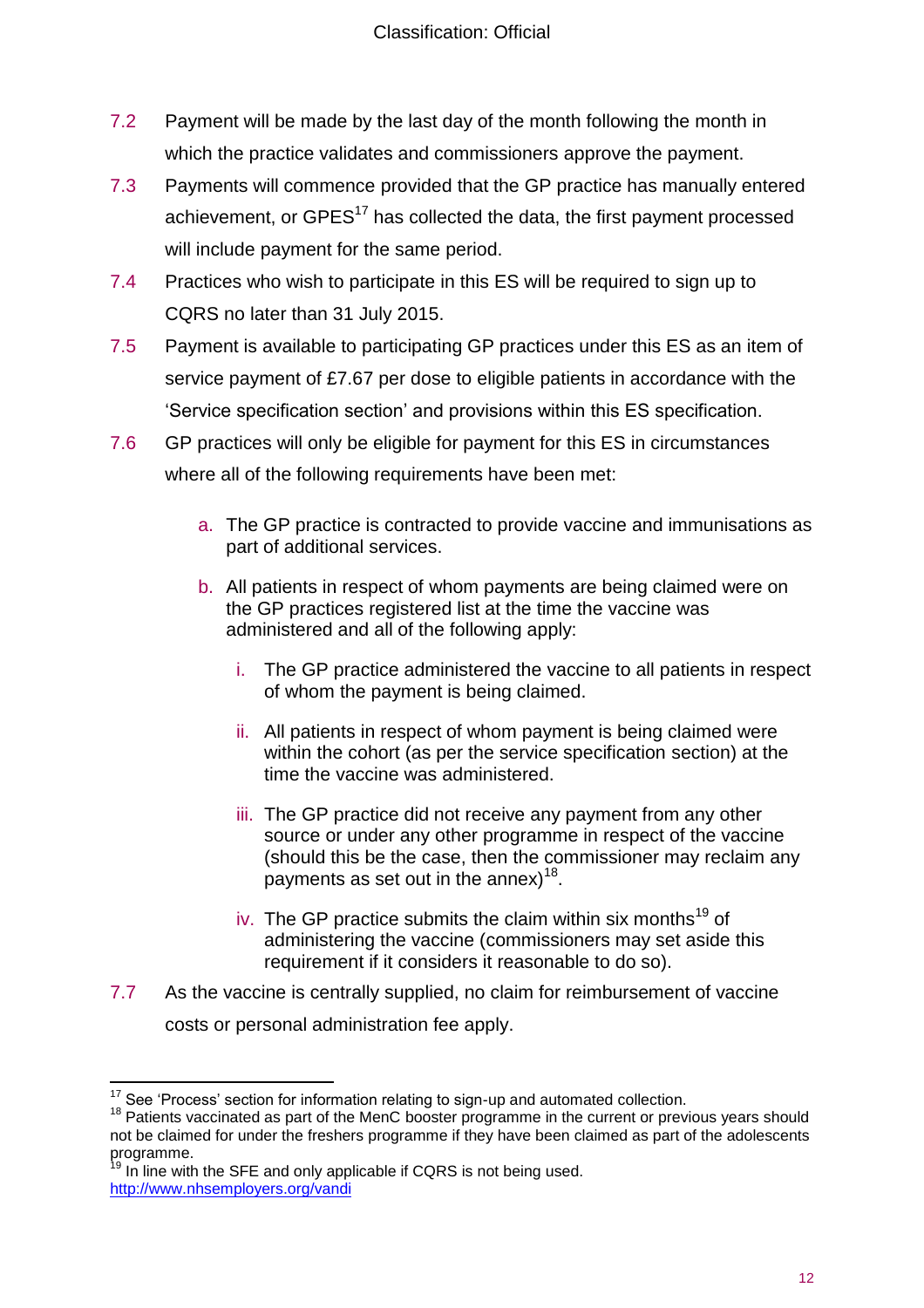- 7.8 Commissioners will be responsible for post payment verification. This may include auditing claims of practices to ensure that they meet the requirements of this ES.
- 7.9 Administrative provisions relating to payments under this ES are set out in the Annex.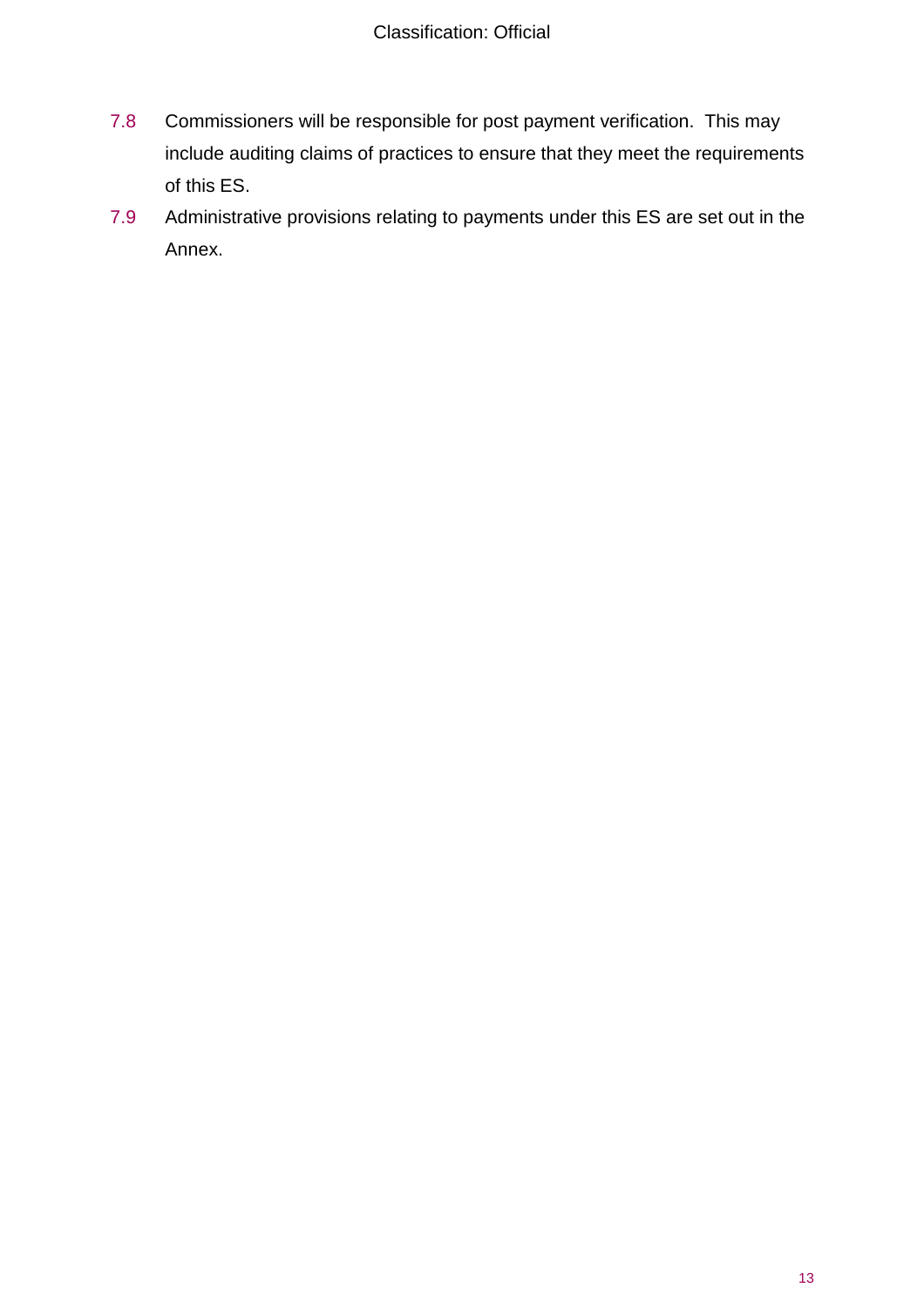## <span id="page-13-0"></span>**Annex. Administrative provisions relating to payments under the ES for pertussis (pregnant women) vaccination programme**

- 1. Payments under this ES are to be treated for accounting and superannuation purposes as gross income of the GP practice in the financial year.
- 2. Claims for payments for this programme should be made monthly, after the final completing dose has been administered. Where claims are entered manually, this should be within 12 days of the end of the month when the completing dose was administered. Where there is an automated data collection, there is a five day period following the month end to allow practices to record the previous month's activity before the collection occurs. Activity recorded after the collection period is closed (five days), will not be collected and recorded on CQRS. Practices must ensure all activity is recorded by the cut-off date to ensure payment.
- 3. Payment will be made by the last day of the month following the month in which the practice validates and commissioners approve the payment.
- 4. Payment under this ES, or any part thereof, will be made only if the GP practice satisfies the following conditions:
	- a. the GP practice must make available to commissioners any information under this ES, which the commissioner needs and the GP practice either has or could be reasonably expected to obtain,
	- b. the GP practice must make any returns required of it (whether computerised or otherwise) to the Exeter Registration System or CQRS, and do so promptly and fully; and,
	- c. all information supplied pursuant to or in accordance with this paragraph must be accurate.
- 5. If the GP practice does not satisfy any of the above conditions, commissioners may, in appropriate circumstances, withhold payment of any, or any part of, an amount due under this ES that is otherwise payable.
- 6. If a commissioner makes a payment to a GP practice under this ES and:
	- a. the contractor was not entitled to receive all or part thereof, whether because it did not meet the entitlement conditions for the payment or because the payment was calculated incorrectly (including where a payment on account overestimates the amount that is to fall due);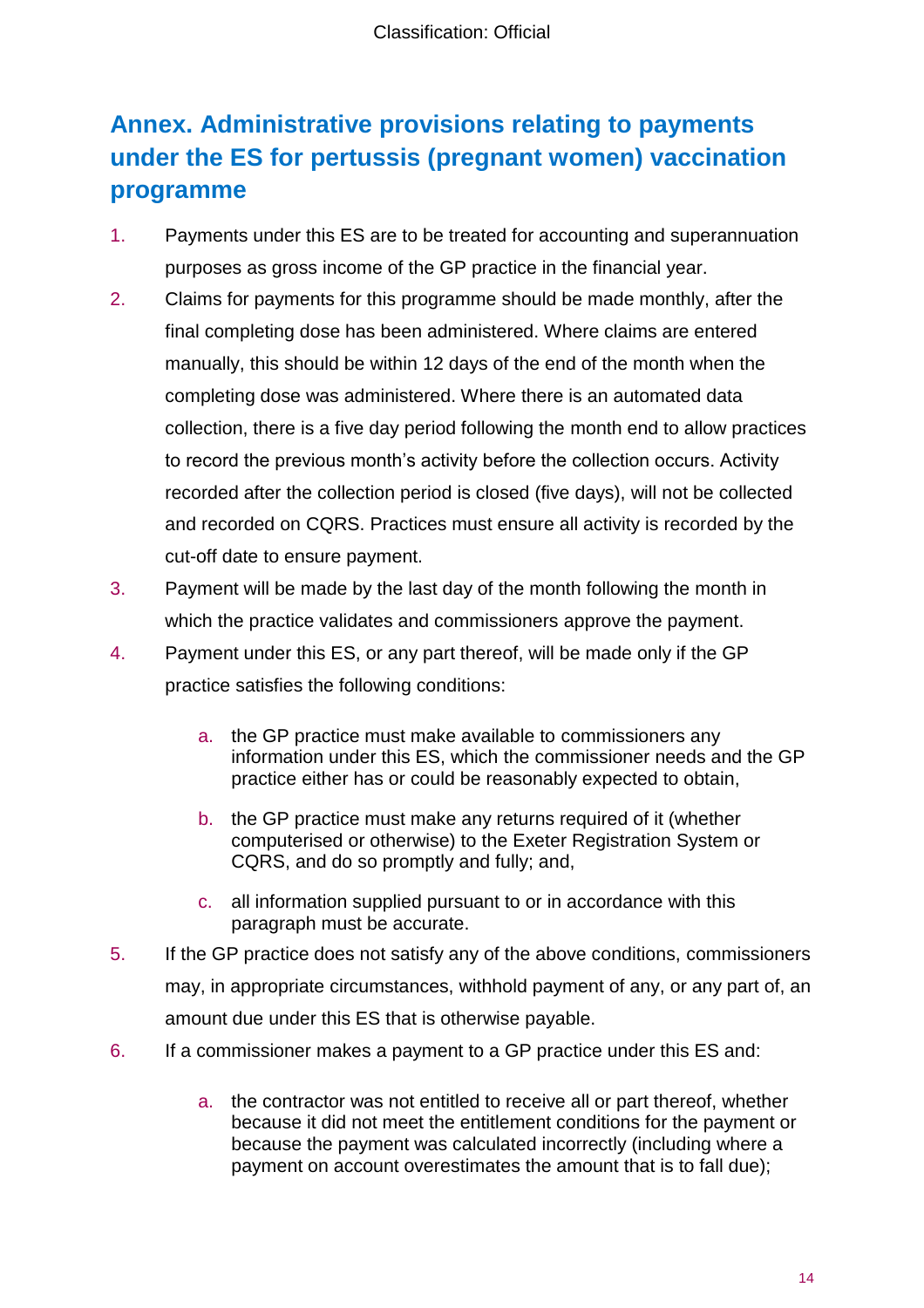- b. the commissioner was entitled to withhold all or part of the payment because of a breach of a condition attached to the payment, but is unable to do so because the money has already been paid; or
- c. the commissioner is entitled to repayment of all or part of the money paid,

commissioners may recover the money paid by deducting an equivalent amount from any payment payable to the GP practice, and where no such deduction can be made, it is a condition of the payments made under this ES that the contractor must pay to the commissioner that equivalent amount.

7. Where the commissioner is entitled under this ES to withhold all or part of a payment because of a breach of a payment condition, and the commissioner does so or recovers the money by deducting an equivalent amount from another payment in accordance with paragraph 6 of this annex, it may, where it sees fit to do so, reimburse the contractor the amount withheld or recovered, if the breach is cured.

# **Provisions relating to GP practices that terminate or withdraw from this ES prior to 31 March 2016 (subject to the provisions below for termination attributable to a GP practice split or merger)**

- 8. Where a GP practice has entered into this ES but its primary medical care contract subsequently terminates or the GP practice withdraws from the ES prior to 31 March 2016, the GP practice is entitled to a payment in respect of its participation if such a payment has not already been made, calculated in accordance with the provisions set out below. Any payment calculated will fall due on the last day of the month following the month during which the GP practice provides the information required.
- 9. In order to qualify for payment in respect of participation under this ES, the GP practice must provide the commissioner with the information in this ES specification or as agreed with commissioners before payment will be made. This information should be provided in writing, within 28 days following the termination of the contract or the withdrawal from the ES agreement.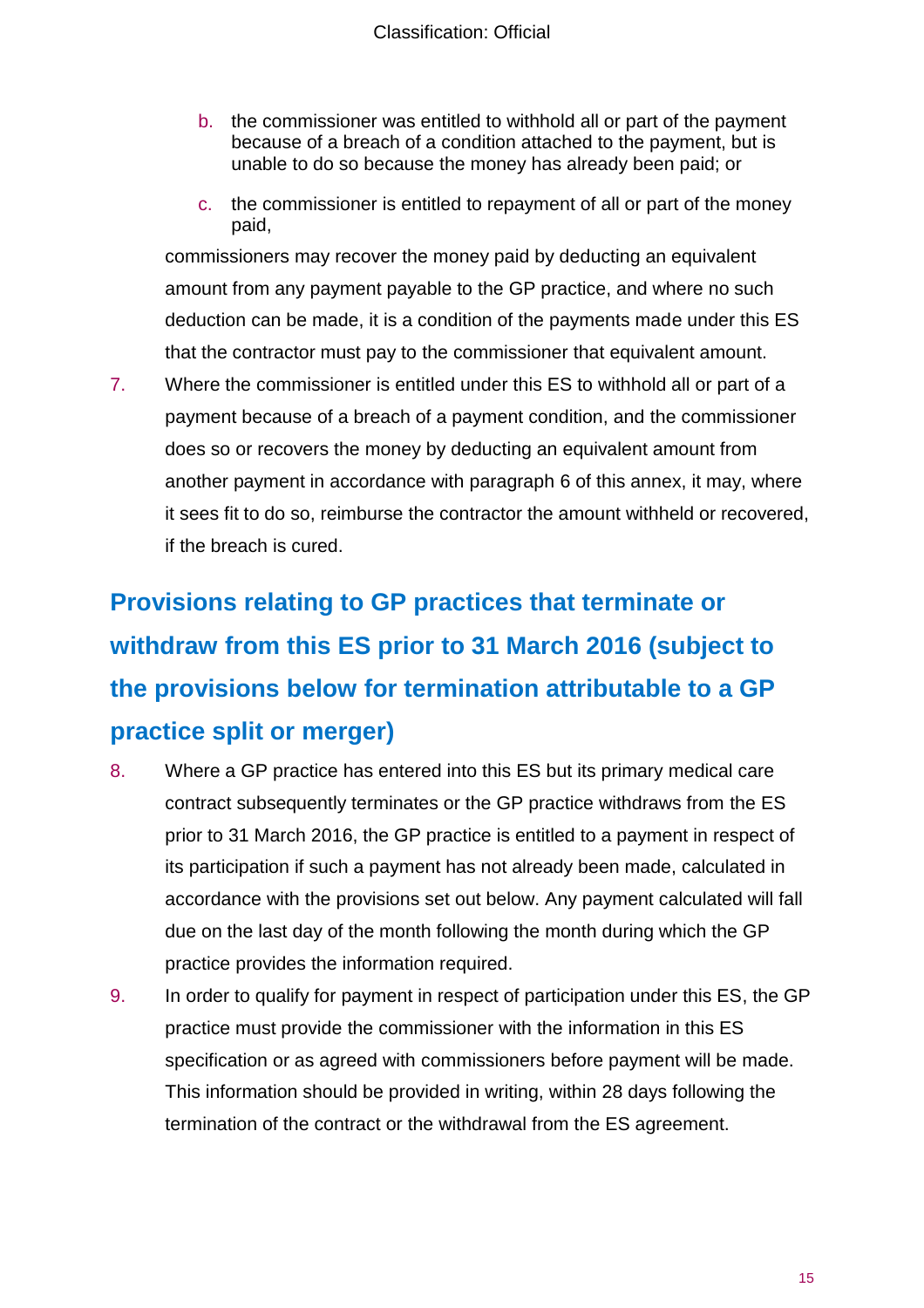10. The payment due to GP practices that terminate or withdraw from the ES agreement prior to 31 March 2016 will be based on the number of vaccinations given, prior to the termination or withdrawal.

#### **Provisions relating to GP practices who merge or split**

- 11. Where two or more GP practices merge or are formed following a contractual split of a single GP practice and as a result the registered population is combined or divided between new GP practice(s), the new GP practice(s) may enter into a new agreement to provide this ES.
- 12. The ES agreements of the GP practices that formed following a contractual merger, or the GP practice prior to contractual split, will be treated as having terminated and the entitlement of those GP practice(s) to any payment will be assessed on the basis of the provisions of paragraph 8 of this annex.
- 13. The entitlement to any payment(s) of the GP practice(s), formed following a contractual merger or split, entering into the agreement for this ES, will be assessed and any new arrangements that may be agreed in writing withthe commissioner, will commence at the time the GP practice(s) starts to provide such arrangements.
- 14. Where that agreement is entered into and the arrangements commence within 28 days of the new GP practice(s) being formed, the new arrangements are deemed to have commenced on the date of the new GP practice(s) being formed. Payment will be assessed in line with this ES specification as of this commencement date.

#### **Provisions relating to non-standard splits and mergers**

- 15. Where the GP practice participating in the ES is subject to a split or a merger and:
	- a. the application of the provisions set out above in respect of splits or mergers would, in the reasonable opinion of the commissioner, lead to an inequitable result; or,
	- b. the circumstances of the split or merger are such that the provisions set out in this section cannot be applied,